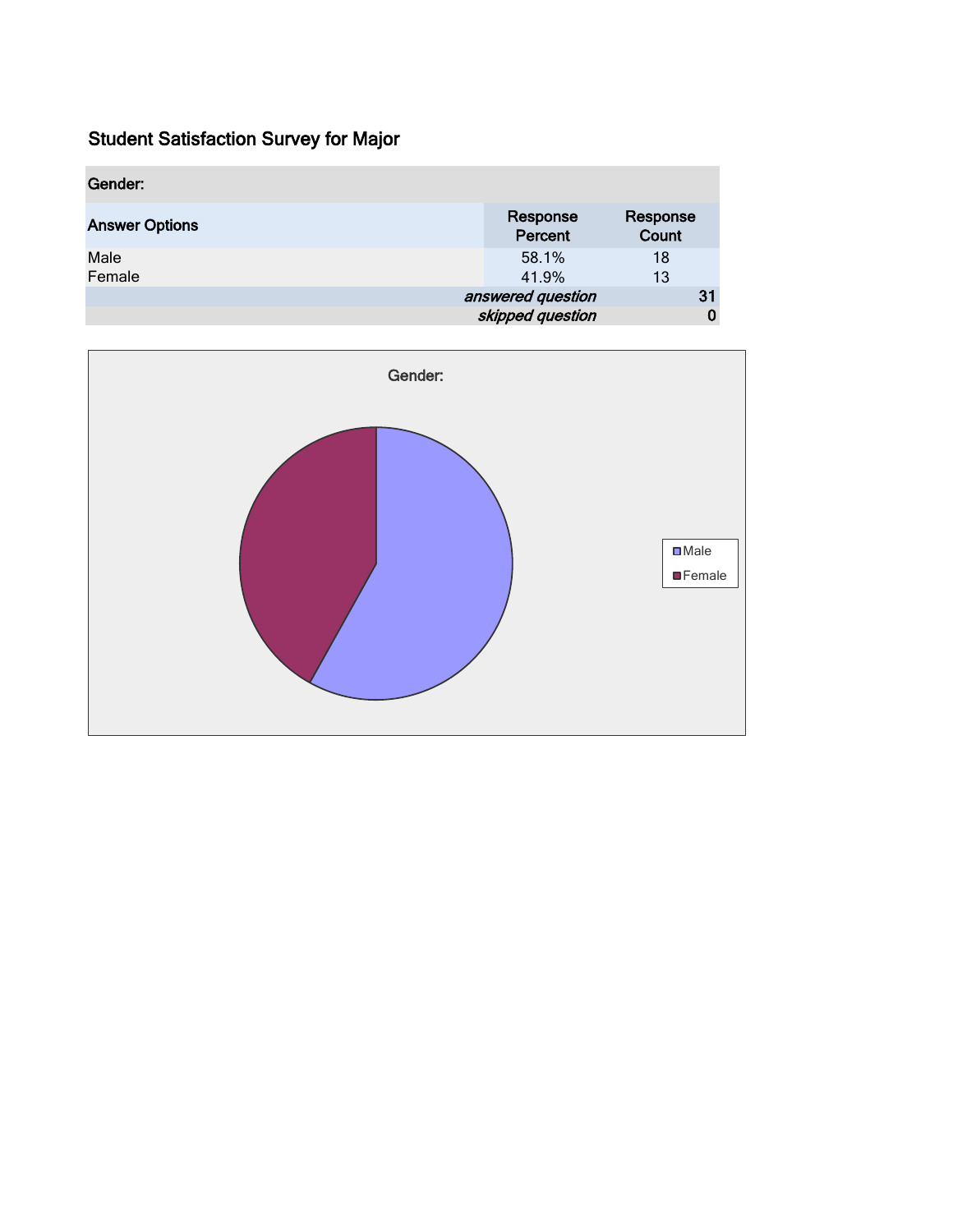| Campus:               |                     |                   |
|-----------------------|---------------------|-------------------|
| <b>Answer Options</b> | Response<br>Percent | Response<br>Count |
| National              | 96.8%               | 30                |
| Chuuk                 | 0.0%                | 0                 |
| Kosrae                | 0.0%                | 0                 |
| Pohnpei               | 3.2%                |                   |
| Yap                   | 0.0%                | 0                 |
|                       | answered question   | 31                |
|                       | skipped question    | 0                 |

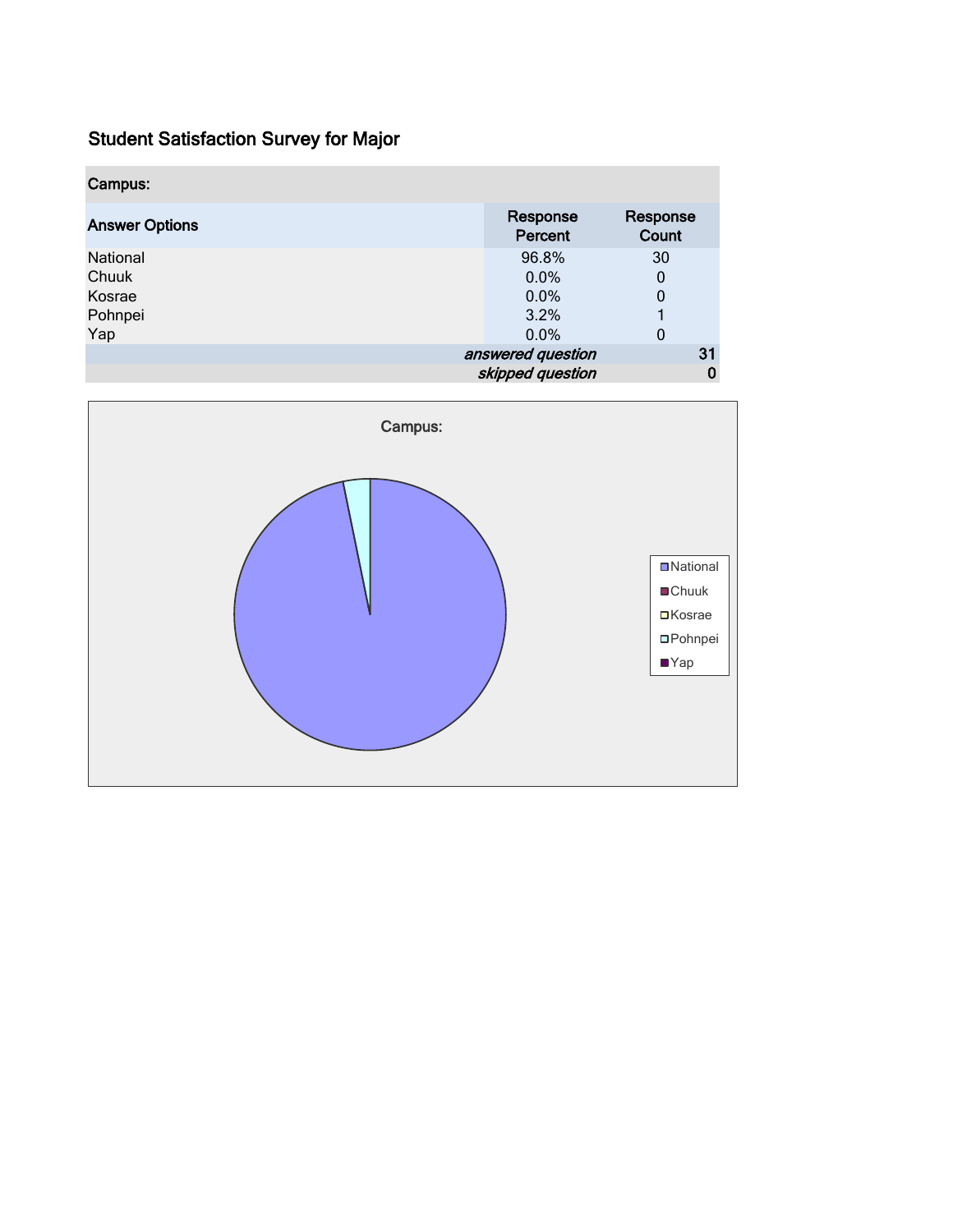| major:                                                                                                                         |                                                                     |                                                       |                                                                |                                               |                                                        |                                                          |                |                             |                                           |                                                |                             |                                             |                               |                   |                                       |
|--------------------------------------------------------------------------------------------------------------------------------|---------------------------------------------------------------------|-------------------------------------------------------|----------------------------------------------------------------|-----------------------------------------------|--------------------------------------------------------|----------------------------------------------------------|----------------|-----------------------------|-------------------------------------------|------------------------------------------------|-----------------------------|---------------------------------------------|-------------------------------|-------------------|---------------------------------------|
| Associate of Science (A.S.)                                                                                                    |                                                                     |                                                       |                                                                |                                               |                                                        |                                                          |                |                             |                                           |                                                |                             |                                             |                               |                   |                                       |
| <b>Answer Options</b>                                                                                                          | Ag. & Nat. Res.<br>Management                                       | Agriculture                                           | <b>Business</b><br>Administration                              | Computer<br>Information<br><b>Systems</b>     | <b>Hospitality and</b><br>Tourism<br><b>Management</b> | <b>Marine Science</b>                                    | <b>Nursing</b> | <b>Public Health</b>        | Teacher<br><b>Education</b><br>Elementary | <b>Response Count</b>                          |                             |                                             |                               |                   |                                       |
| Majors:                                                                                                                        |                                                                     | $\mathbf{0}$                                          | $\Omega$                                                       | $\Omega$                                      |                                                        | $\Omega$                                                 | $\mathbf{0}$   | $\Omega$                    | $\Omega$                                  |                                                |                             |                                             |                               |                   |                                       |
| Associate of Arts (A.A.)<br><b>Answer Options</b><br>Majors:<br>Associate of Applied Science (A.A.S.)<br><b>Answer Options</b> | <b>Health Career</b><br>Opportunities<br>Program<br><b>Building</b> | <b>Liberal Arts</b><br>$\Omega$<br><b>Electronics</b> | Micronesian<br>Studies<br>31<br>Telecommunicati Response Count | Teacher<br>Preparation<br>$\mathbf 0$         | <b>Response Count</b><br>31                            |                                                          |                |                             |                                           |                                                |                             |                                             |                               |                   |                                       |
|                                                                                                                                | Technology                                                          | Technology                                            | ons                                                            |                                               |                                                        |                                                          |                |                             |                                           |                                                |                             |                                             |                               |                   |                                       |
| Majors:                                                                                                                        | $\Omega$                                                            | $\Omega$                                              | $\Omega$                                                       | $\Omega$                                      |                                                        |                                                          |                |                             |                                           |                                                |                             |                                             |                               |                   |                                       |
| Certificate of Achievement (C.A.)                                                                                              |                                                                     |                                                       |                                                                |                                               |                                                        |                                                          |                |                             |                                           |                                                |                             |                                             |                               |                   |                                       |
| <b>Answer Options</b>                                                                                                          | Agriculture and<br>Food<br>Technology                               | <b>Basic Public</b><br>Health                         | Bookkeeping                                                    | <b>Building</b><br>Maintenance<br>and Repair  | Cabinet<br><b>Making/Furniture</b><br>Making           | Career<br><b>Education: Motor</b><br>Vehicle<br>Mechanic | Carpentry      | Construction<br>Electricity | Electronic<br>Engineering<br>Technology   | <b>Health Assistant</b><br>Training<br>Program | Nursing<br><b>Assistant</b> | Refrigerator and<br><b>Air Conditioning</b> | Secretarial<br><b>Science</b> |                   | <b>Trial Counselor Response Count</b> |
| Majors:                                                                                                                        | $\Omega$                                                            | $\Omega$                                              | $\Omega$                                                       | $\Omega$                                      | $\mathbf{0}$                                           |                                                          | $\Omega$       | $\Omega$                    | $\Omega$                                  | $\Omega$                                       | $\Omega$                    | $\Omega$                                    | $\Omega$                      |                   |                                       |
| Third-Year Certificate (T.Y.C)<br><b>Answer Options</b>                                                                        | Accounting                                                          | General<br><b>Business</b>                            | <b>Public Health</b>                                           | <b>Teacher</b><br>Preparation -<br>Elementary | <b>Response Count</b>                                  |                                                          |                |                             |                                           |                                                |                             |                                             |                               |                   |                                       |
| Majors:                                                                                                                        | $\mathbf{0}$                                                        | $\mathbf 0$                                           | $\Omega$                                                       | $\Omega$                                      | $\mathbf 0$                                            |                                                          |                |                             |                                           |                                                |                             |                                             |                               |                   |                                       |
| Bachelor of Arts (B.A.)<br><b>Answer Options</b><br>Majors:                                                                    | Elementary<br>Education<br>$\Omega$                                 | <b>Response Count</b><br>$\Omega$                     |                                                                |                                               |                                                        |                                                          |                |                             |                                           |                                                |                             |                                             |                               |                   |                                       |
|                                                                                                                                |                                                                     |                                                       |                                                                |                                               |                                                        |                                                          |                |                             |                                           |                                                |                             |                                             |                               |                   | <b>Question Totals</b>                |
|                                                                                                                                |                                                                     |                                                       |                                                                |                                               |                                                        |                                                          |                |                             |                                           |                                                |                             |                                             |                               |                   |                                       |
|                                                                                                                                |                                                                     |                                                       |                                                                |                                               |                                                        |                                                          |                |                             |                                           |                                                |                             |                                             |                               | answered question | 31<br>$\mathbf{0}$                    |
|                                                                                                                                |                                                                     |                                                       |                                                                |                                               |                                                        |                                                          |                |                             |                                           |                                                |                             |                                             |                               | skipped question  |                                       |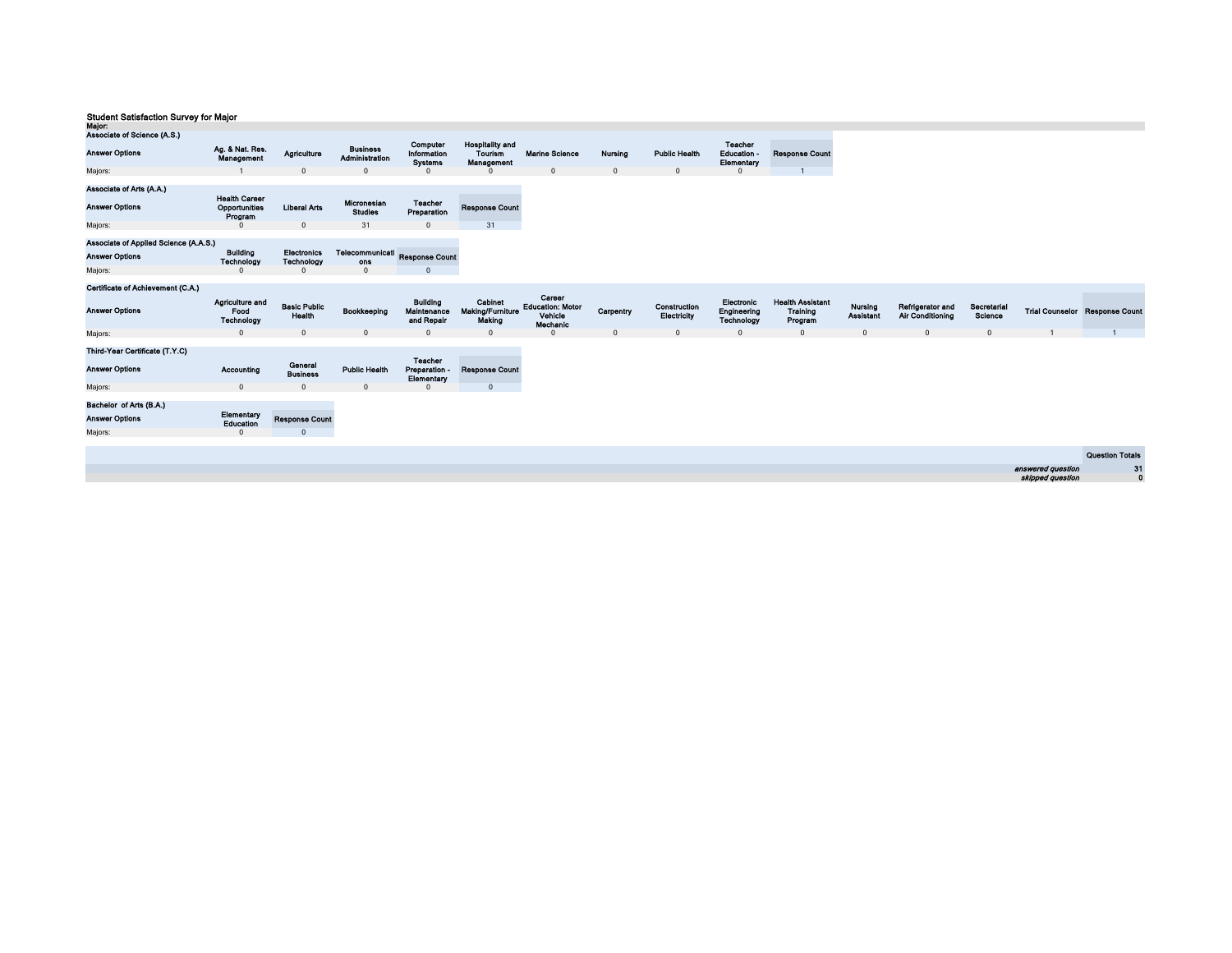| <b>State of Origin:</b> |                     |                   |   |
|-------------------------|---------------------|-------------------|---|
| <b>Answer Options</b>   | Response<br>Percent | Response<br>Count |   |
| Chuuk                   | 3.2%                |                   |   |
| Kosrae                  | 3.2%                |                   |   |
| Pohnpei                 | 87.1%               | 27                |   |
| Yap                     | 6.5%                | $\mathfrak{p}$    |   |
| Other (please specify)  |                     | 0                 |   |
|                         | answered question   | 31                |   |
|                         | skipped question    |                   | 0 |